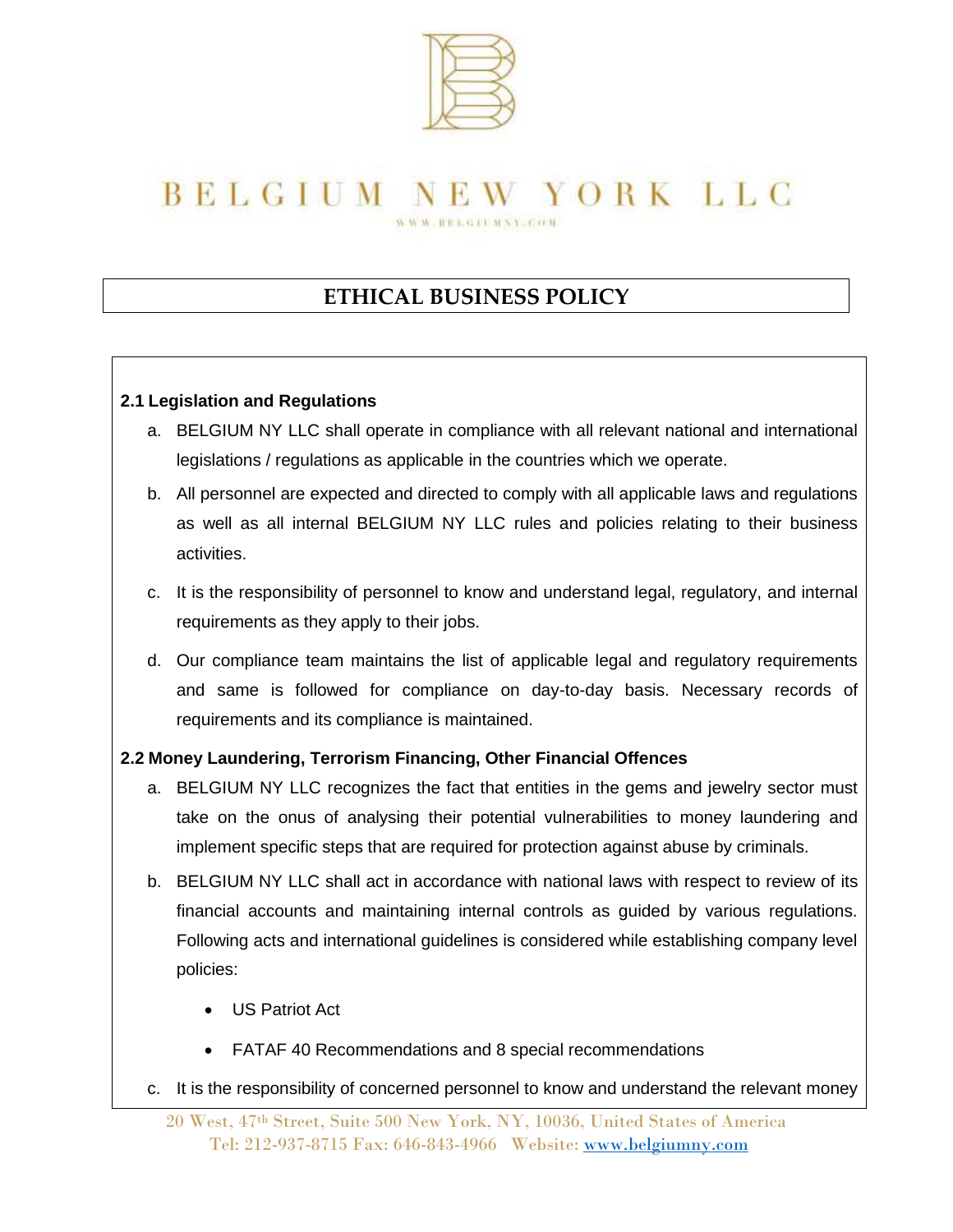

laundering / financial offences related legal, regulatory, and internal requirements as they apply to their jobs. Ignoring or not reporting suspicious activity that appears to be questionable may also be considered as a violation of the Business Principles, depending on the seriousness of the non-conformance.

- d. Compliance officers ensure all the critical steps such as KYC & KYS, Identification of suspicious transaction, reporting to management and record keeping as required by the local act and legislations are complied with.
- e. Compliance officer carries out periodic review of AML/CFT compliances and submits their report to management on Quarterly basis.

### **2.3 System of Warranties**

- a. BELGIUM NY LLC is dealing in polished diamonds and fully committed to complying with all the requirements specified in World Diamond Council's (WDC) System of Warranties Declaration.
- b. We will not engage in business with the supply chain who deals in 'conflict diamonds' or are not following the System of Warranties Declaration in invoices, either knowingly or unknowingly, and will be considered as a violation of the Business Principles.

### **2.4 Anti-Bribery and Facilitation Payment Policy:**

- a. BELGIUM NY LLC shall ensure complete prohibition of Bribery and facilitation payment across organization and in all the entities.
- b. BELGIUM NY LLC will not offer, accept or countenance any payment, gift in kind, hospitality, expense or promises as such that may compromise promises of fair competition.
- c. Entity shall prohibit bribery and facilitation payment and shall comply with various rules and the local land law.

### **2.5 Disclosure of Treated Diamonds, Synthetics and Stimulant**

The following essential principles will be applicable in all the transactions involving treated diamonds, synthetics and stimulant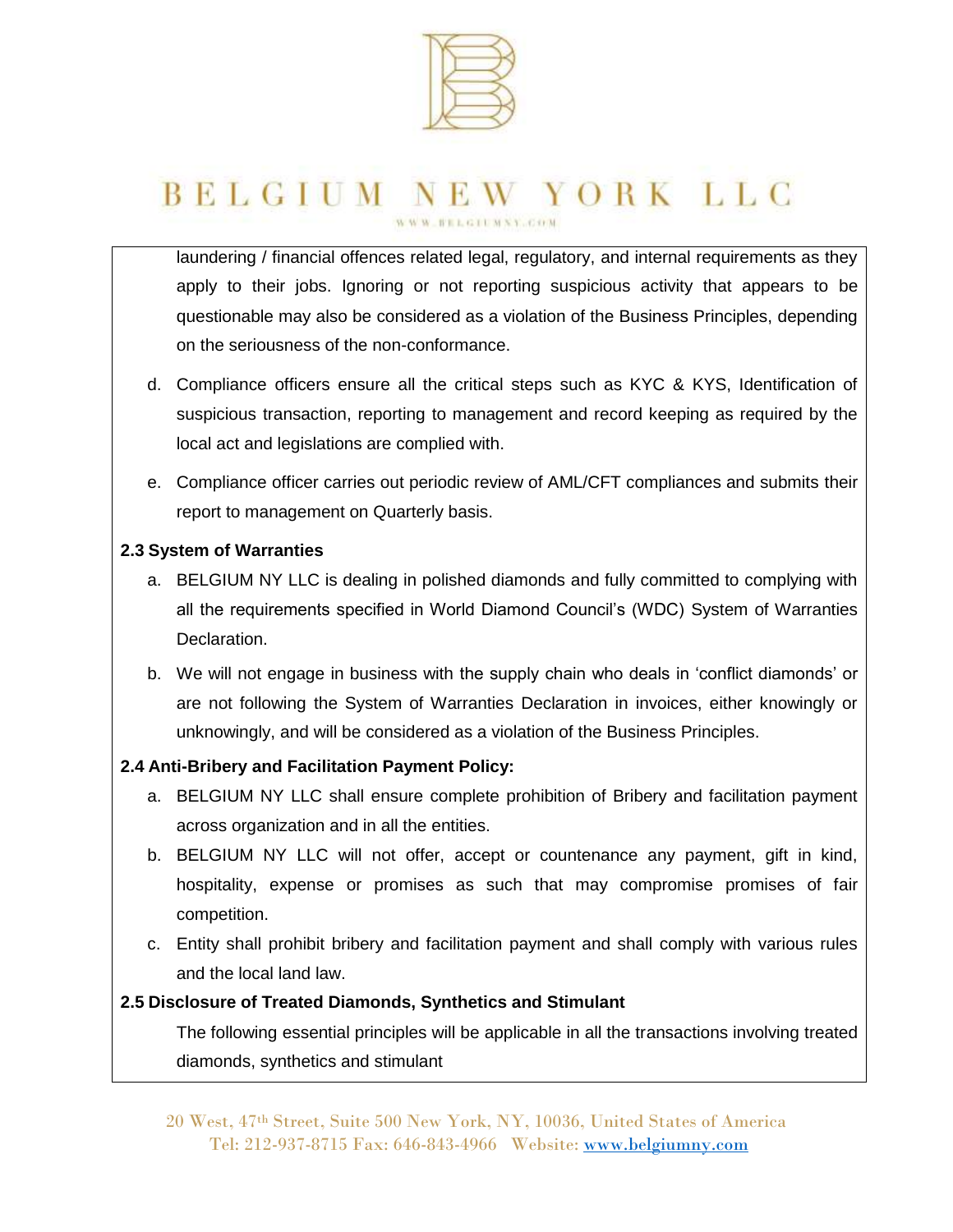

- Full disclosure i.e. the complete and total release of all available information about a Diamond and all material steps it has undergone prior to sale to the purchaser, irrespective of whether or not the information is specifically requested and regardless of the effect on the value of the diamond.
- We deal in natural diamonds only and any treatment on natural diamonds is disclosed to customer prior to sales.

### **2.6 Diamond & Gemstone Sourcing Policy as per OECD**

*Conflict Minerals Policy Statement (Diamond & Gem Stone)*

BELGIUM NY LLC is committed to being a responsible corporate citizen and is opposed to human rights abuses.  As part of that commitment, BELGIUM NY LLC seeks to source products, components and materials from companies that share our values around human rights, ethics and environmental responsibility.

**BELGIUM NY LLC** shall strive to ensure that all its supply of diamonds is not originating from conflict affected and high-risk areas (CAHRA's) and where practically possible origin of diamonds is known to us.

BELGIUM NY LLC shall ensure that none of its supplies are coming from conflicted sources. BELGIUM NY LLC shall communicate its sourcing policy to all the stakeholders and will ensure effective implementation among them.

### **2.7 Gold, Silver & Platinum Group Of Metal Sourcing Policy**

 Our Company is concerned about environment and social impacts of irresponsible mining. We at BELGIUM NY LLC shall ensure that all our gold Jewelry suppliers are following ethical precious metal Jewelry souring guidelines (Dodd- Frank rules, DRC & other applicable legislation).

 Further, we are committed to ensure that sourcing of gold and precious metal products and articles thereof, are under the highest Social, Human right and Environmental standard cautions of trade.

**Note:** Currently Not dealing in Precious metal of jewellery, hence not applicable.

### **2.8 Supply Chain Management / Best Endeavours**

20 West, 47th Street, Suite 500 New York, NY, 10036, United States of America Tel: 212-937-8715 Fax: 646-843-4966 Website: [www.belgiumny.com](http://www.belgiumny.com/)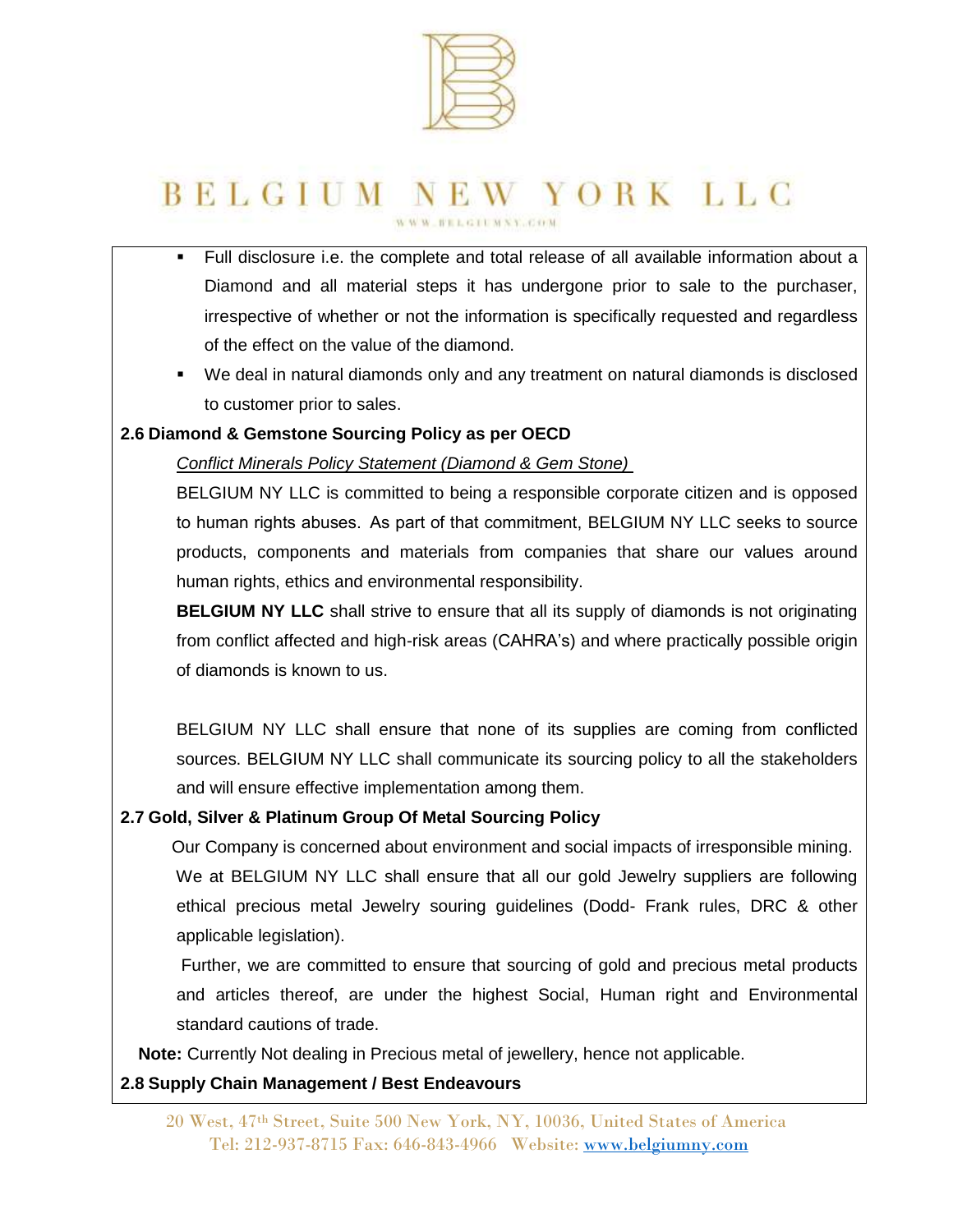

The management of BELGIUM NY LLC is committed to take appropriate action to use best endeavours to ensure that the suppliers and contractors are committed for compliance to International Social Standards such as Responsible Jewellery Council (RJC) & Sedex Members Ethical Trade Audit (SMETA) etc.

### **2.9 Employment**

- a. Compliance is required at all times, with applicable national and, where appropriate, international laws / regulations with respect to employment and labor regulations.
- b. The BELGIUM NY LLC shall not require Staff to work for more than the national limit of hours in a week on a regular basis.
- c. The BELGIUM NY LLC shall ensure that wages and benefits for a standard working week shall meet at least national minimum standards.

#### **2.10 Health and Safety**

BELGIUM NY LLC recognizes the need to develop a sustainable, value creating business and is committed to the following:

- Any adverse impact of our business processes on those who carry it out shall be identified and eliminated. Towards this end, we will systematically review our operations to identify sources of health and safety related risks.
- This review will use appropriate standards as required by prevailing laws, expert opinion and our knowledge of best practices.
- **The review will lead to formulation of clearly described work practices and drills.**
- All workplaces will be constructed to meet safety standards with local regulations as the minimum standards that will be applicable

### **2.11 Non Discrimination, Disciplinary Practices**

- a. Discrimination can mean distinction, exclusion or preference.
- b. Any form of discrimination relating to the hiring, discharge, pay, promotion and training of employees on the basis of race, caste, national origin, religion, age, disability, gender, marital status, sexual orientation, HIV status, Migrant status, membership of worker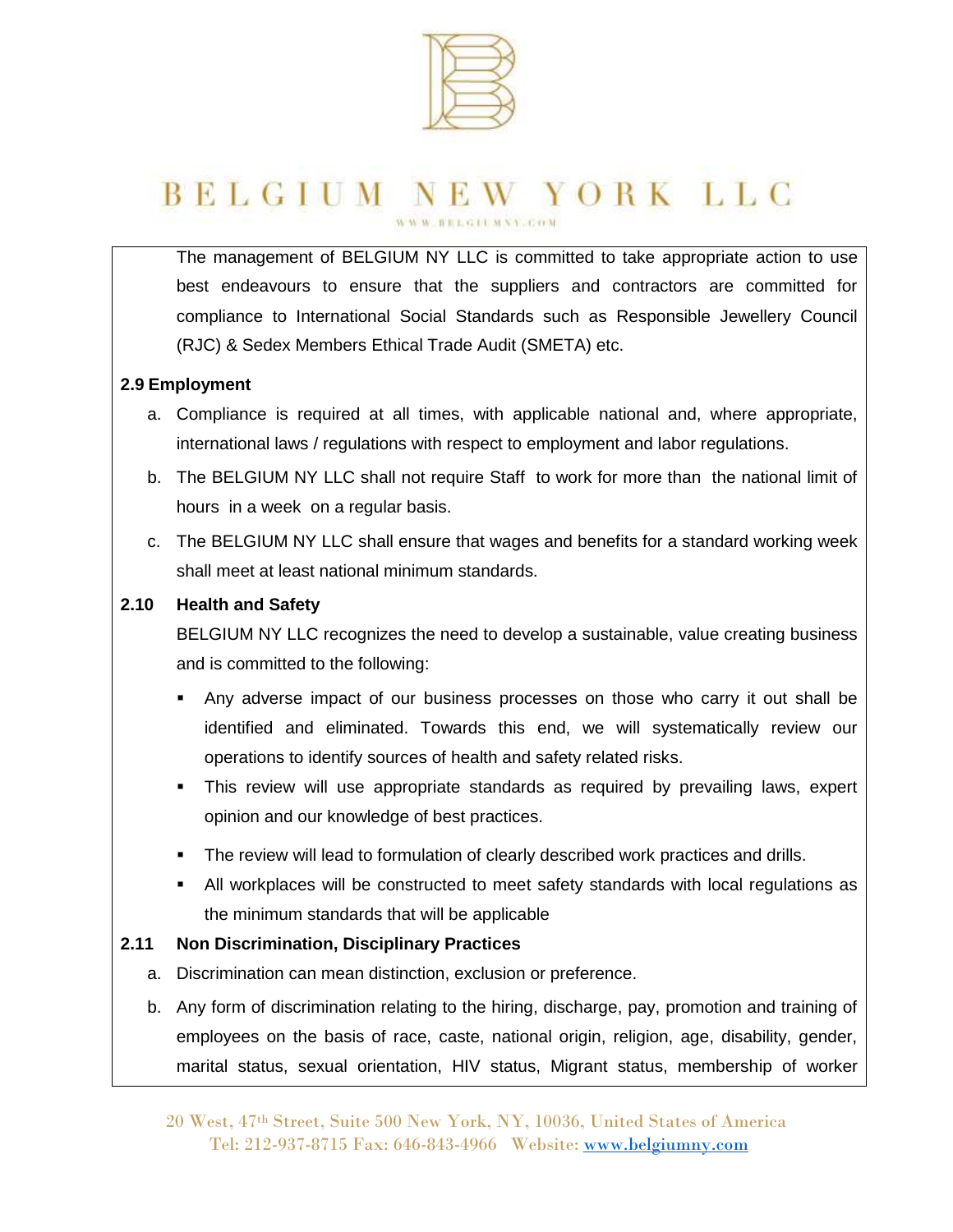

representative bodies, political affiliations, or any criteria that are unlawful is strongly discouraged by the BELGIUM NY LLC any such reported incidents will be viewed as a serious violation of this Business Principles.

- c. We shall at no time condone the use of corporal punishment or other forms of mental or physical coercion.
- d. We encourage all personnel to voice concerns promptly, if they have a genuine reason to believe that a policy, BELGIUM NY LLC operation or practice is or will likely be in violation of any law, regulation or internal rule or policy, including this Business Principles.

### **2.12 Child Labour**

- a. No form of child labour should be employed at any of the facilities of the BELGIUM NY LLC unless local laws stipulate a higher age, the minimum age for employment would be 18 year.
- b. As per our BELGIUM NY LLC policy no child labour or adolescent child labour will be employed.
- c. BELGIUM NY LLC will implement suitable policy and procedures to verify the age proof all new employees joining the organization.

### **2.13 Forced Labour**

- a. The management of BELGIUM NY LLC is fully committed to ensuring that forced or involuntary labour is not practiced in any form at any of its facilities. Any reported incidents relating to forced labour will be considered as a serious violation of this Business Principles.
- b. The following definitions will be applicable:
	- The Universal Declaration of Human Rights that states that 'No one shall be held in slavery or servitude*'*
	- **ILO Convention 29, which defines forced or compulsory labour as 'all work or service** which is extracted from any person under the menace of any penalty, and for which they said person has not offered himself voluntarily"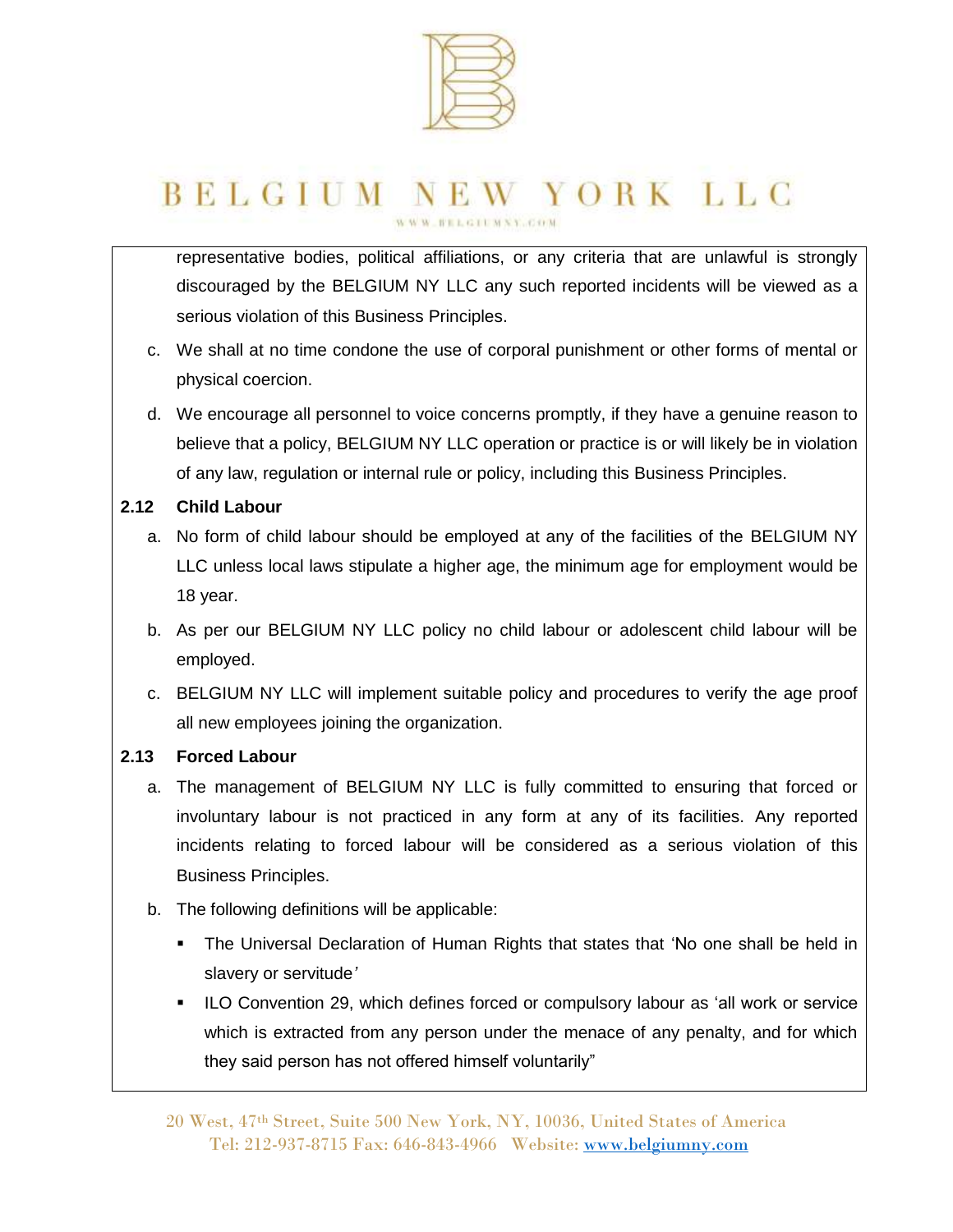

#### **2.14 Human Rights**

- $\cdot$  All employees in the BELGIUM NY LLC will be treated with equality, respect and dignity.
- BELGIUM NY LLC will not interfere in the right of employees to observe tenets or practices based on caste, race, national origin, gender, religion, disability, union membership, or political affiliation
- \* The BELGIUM NY LLC strongly discourages any form of sexually coercive, threatening, abusive or exploitative behavior.

#### **2.15 Environment Protection**

BELGIUM NY LLC is committed to effective environmental management as one of its important corporate priorities, and will focus on the following initiatives:

- Compliance with all applicable environmental laws and regulations
- The impact of each of our operations on the environment will be systematically assessed for compliance with appropriately defined standards and reviewed periodically to mitigate or eliminate such impact.
- Improvement of employee & suppliers environmental awareness and performance through detailed policies and procedures, training, and recognition of excellence.

#### **2.16 Product Security**

BELGIUM NY LLC is committed to provide safety of product throughout its supply chain by following precaution as mentioned below

- Each and every stage of product processing it is covered through our block & umbrella insurance policies
- Suitable safe guarding and storage is ensured at all stage with the help of safes
- We are taking at most care to ensure safety of visitors, Customers and interested parties, suitable arrangements such as CCTV, Multilevel entry doors and other electronic intelligence.
- All the concern persons are trained on relevant safety and security procedures to be followed at all time.

#### **Public Grievances against social & Ethical compliance of the BELGIUM NY LLC**

20 West, 47th Street, Suite 500 New York, NY, 10036, United States of America Tel: 212-937-8715 Fax: 646-843-4966 Website: [www.belgiumny.com](http://www.belgiumny.com/)